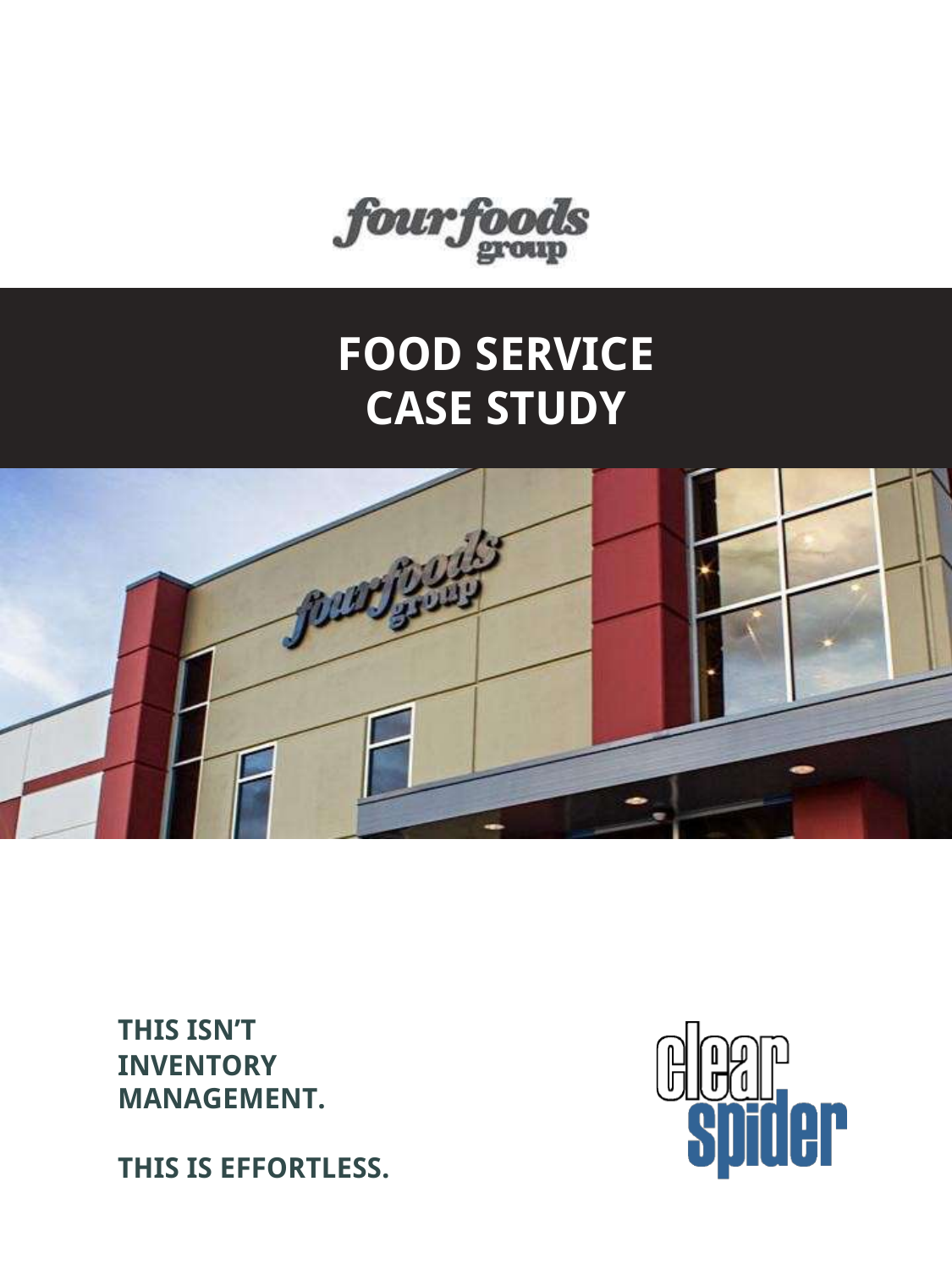# **TABLE OF CONTENTS**

| Four Food                        |                |
|----------------------------------|----------------|
| <b>Before Clear Spider</b>       | $\overline{2}$ |
| <b>Why Clear Spider?</b>         | 3              |
| <b>System Implementation</b>     | 4              |
| <b>Results</b>                   | 5              |
| <b>Connect with Clear Spider</b> |                |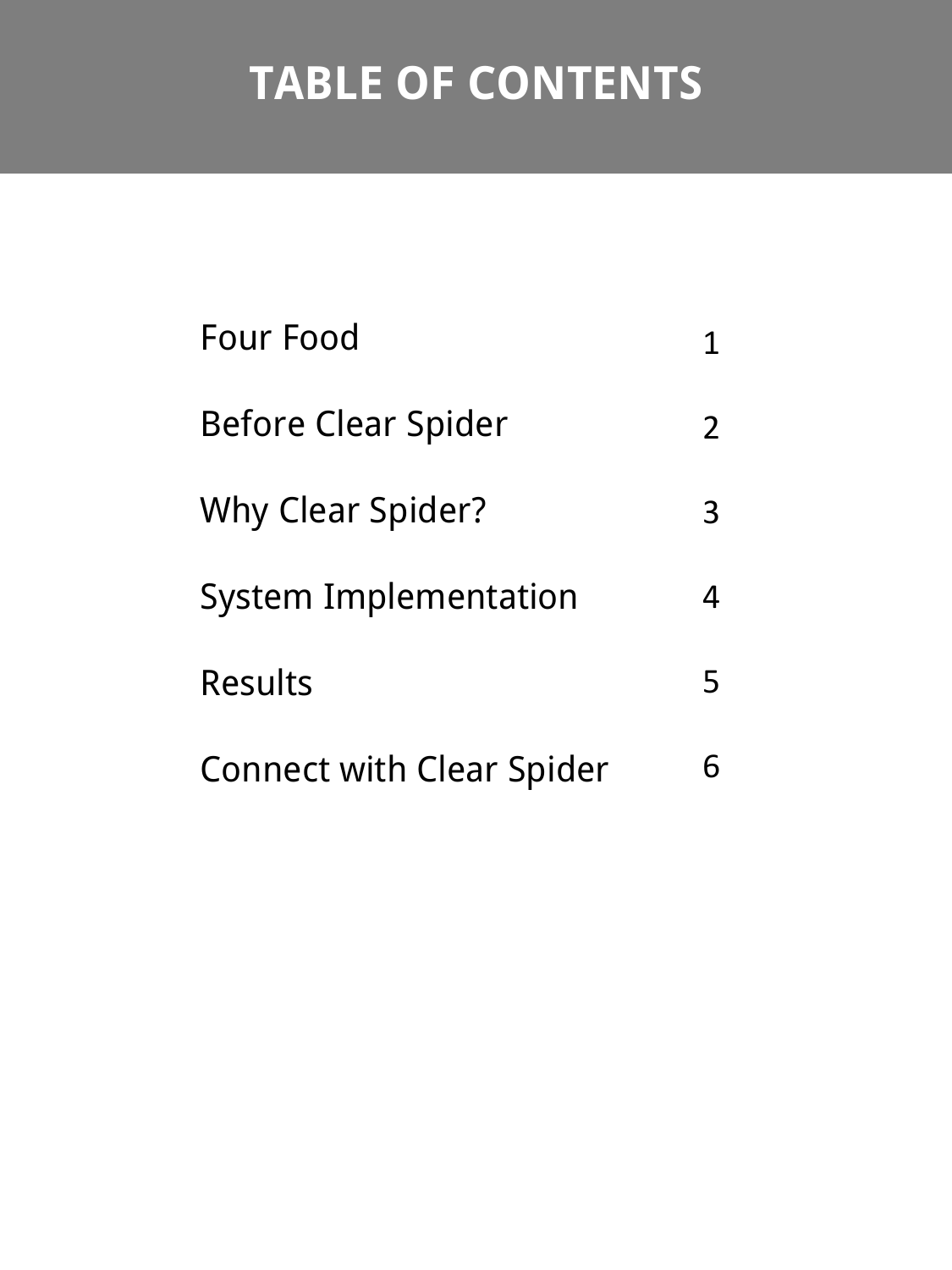# **FOUR FOODS AT A GLANCE**



"We are delighted to be recognized as one of 500 the fastest growing companies in the United States."

**ANDREW SMITH** CEO, Four Foods Group



### **CORPORATE FUNCTIONS**

- Real Estate Acquisition
- Marketing and Advertising Coordination **3.** Facility Management
- \$ Bank Relationship Management
- Construction Management
- Municipality Entitlements
- 
- **Managerial and Leadership Training**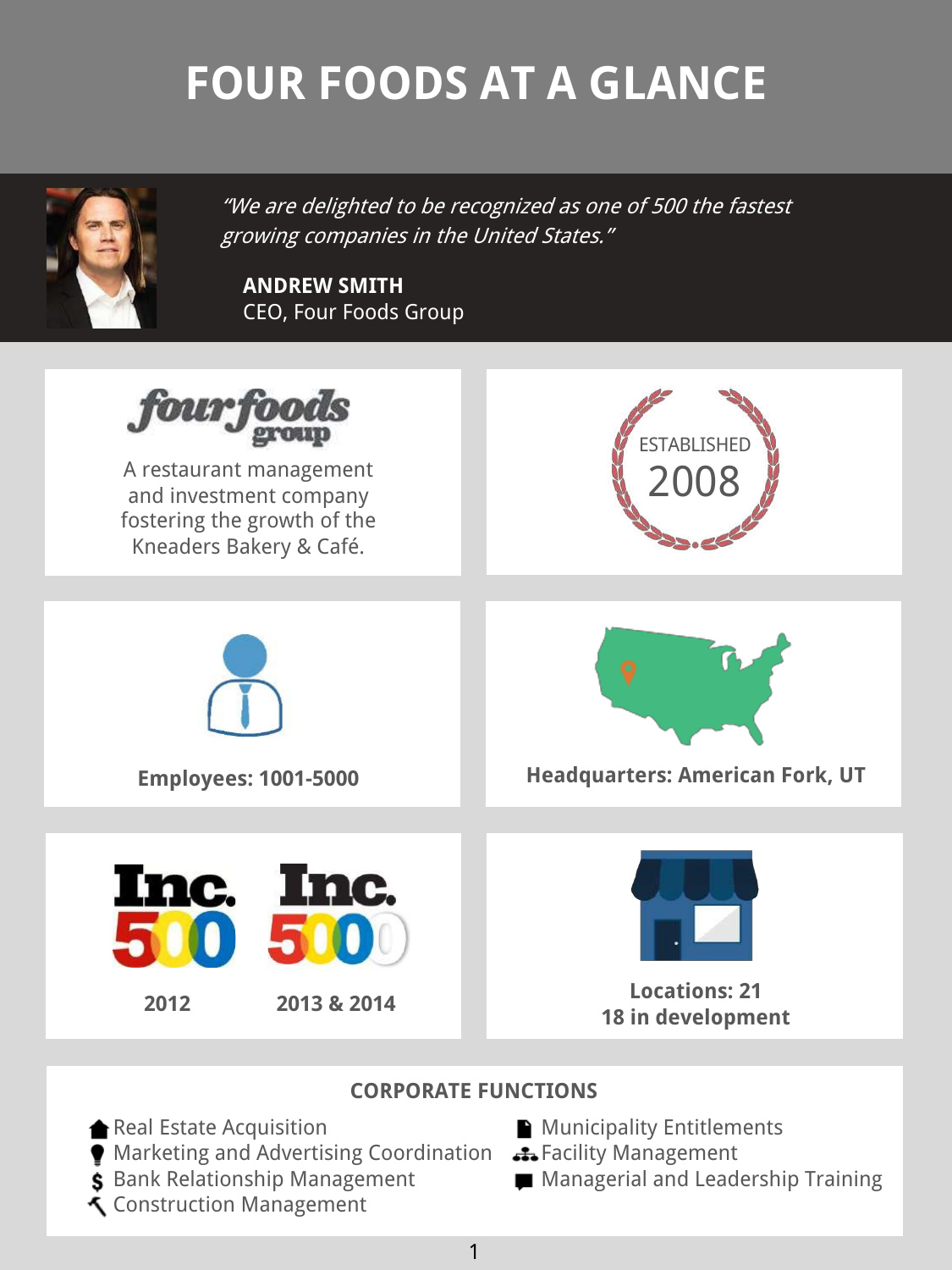## **BEFORE CLEAR SPIDER**



### **Inventory Management**

Before Clear Spider, Four Foods was using Excel spreadsheets to manage their inventory. They were unable to keep their stock organized, and had difficulty controlling inventory as it moved from their warehouse to their restaurant locations. Four Foods Group needed an inventory system that would give them visibility into their stock levels, so they would know what inventory they had and where they had it. This would resolve issues of sending inventory to the incorrect locations, resulting in overstocks in some areas and stock shortages in others.



### **Consumption**

Four Foods Group sent seasonal items to their restaurant locations from their warehouse. The company had no idea how much inventory was being used at each restaurant, which made it difficult to know which stores were performing well and where more inventory was needed. Four Foods wanted an inventory system that was able to track consumptions of seasonal displays in their individual stores.

In addition to tracking how much inventory each location was consuming, Four Foods needed a system that could handle the high inventory turnover of their seasonal products. More importantly, they needed a system that could streamline their inventory processes to decrease obsolete stock .



### **Unique Workflow**

Four Foods needed a system that was able to work with their current inventory processes. Out-of-the-box inventory systems did not have the capabilities to manage Four Foods inventory the way they needed them to. They needed a system that was flexible to customized functionality and could integrate with their current software. Four Foods needed a system that could be implemented in a short time period, so they could start controlling their stock as soon as possible.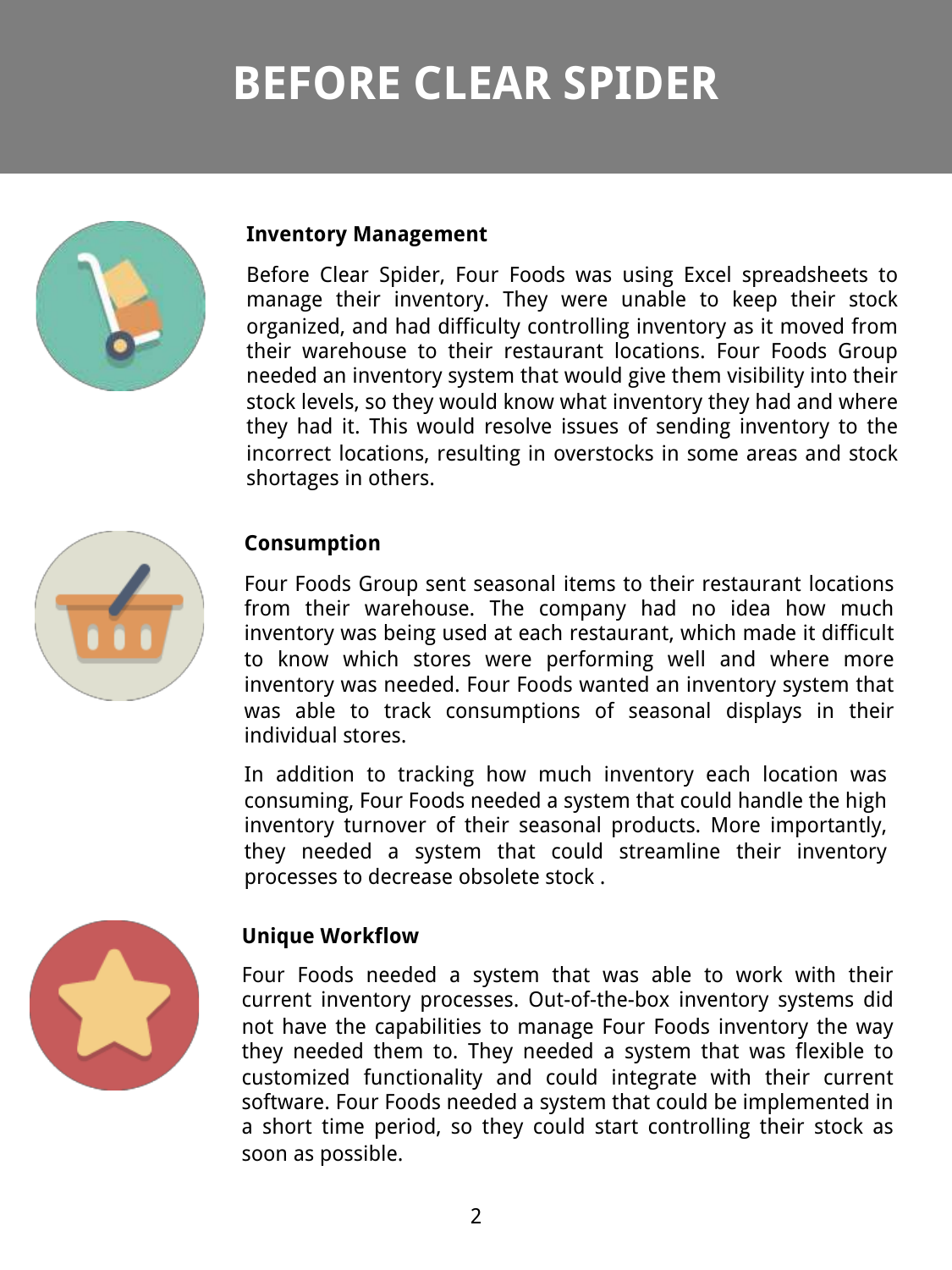## **WHY CLEAR SPIDER?**



#### **Customization**

Four Foods Group needed a powerful system that could support their company as it expanded. They wanted a system that was flexible and had the ability to add customized functionality as they needed it. Four Foods had used Clear Spider to develop a customized scanner application that allowed the inventory system to be updated on the go. In the scanner application, Four Foods was able receive orders, perform cycle counts, create new items, view transactions, return items, and more. The scanner application helped Four Foods increase their employee efficiency by allowing them to update the system as they worked.



### **Inventory Control**

Four Foods needed a solution that would help them fulfill orders right away and meet their next-day delivery goals. Their search led them to Clear Spider, a system that was able to handle their high inventory turnovers and streamline their inventory operations.

Clear Spider was able to make tracking stock during seasonal periods just a smooth as their off season. Visibility into their inventory allowed Four Foods to reduce inconsistent stock levels at each store and the risk of retaining seasonal obsolete inventory.



### **Quick Implementation**

Four Foods wanted a solution that was robust yet easy to implement. They wanted a system that could quickly be put in place, but could also accommodate customized functionality, integrate with their POS system, as well as have the ability to integrate with other software in the future. Clear Spider offered all of that and more. In addition to fast implementation, Clear Spider provided training and support to Four Foods employees. This made the transition as smooth as possible.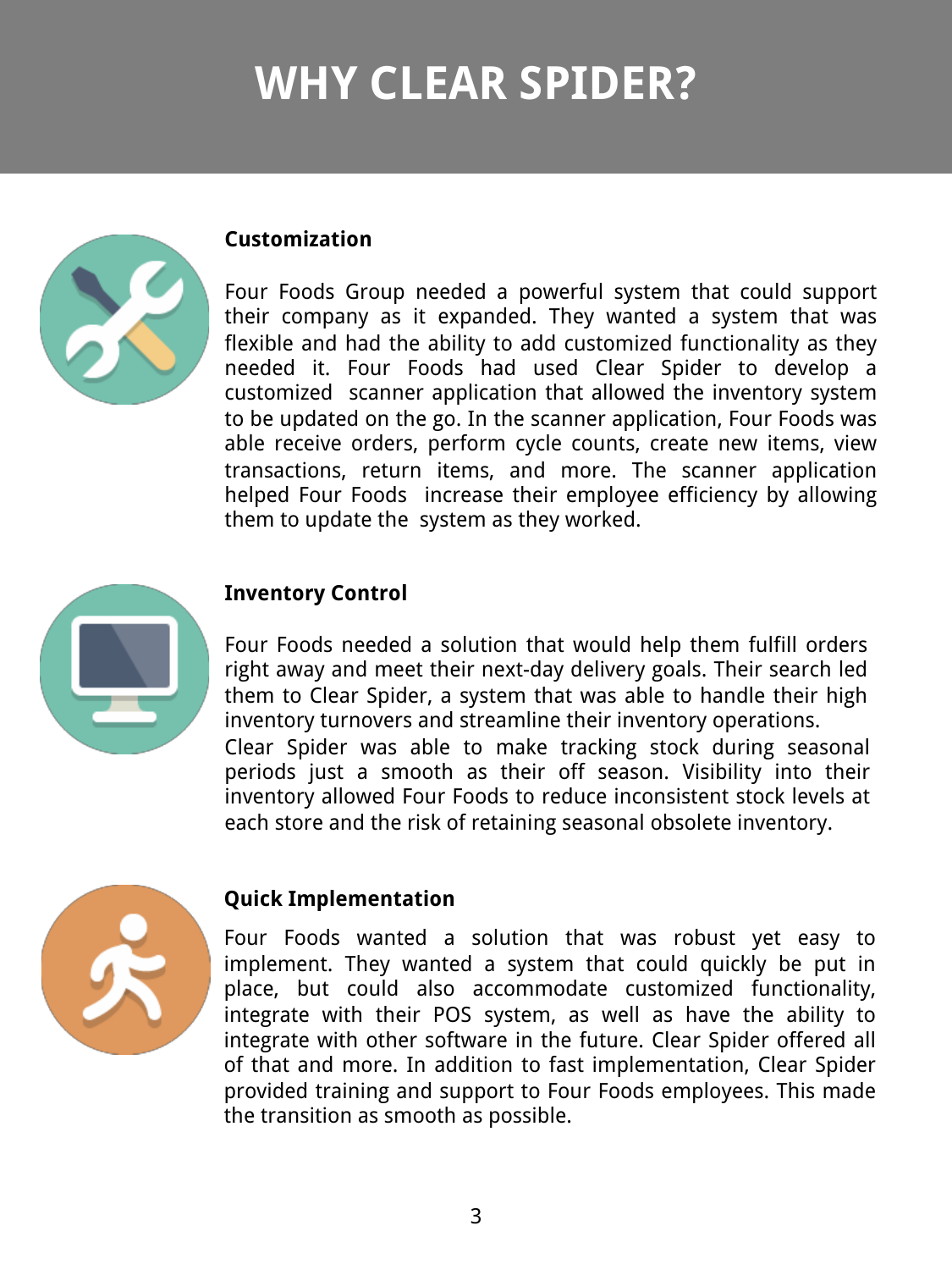### **SYSTEM IMPLEMENTATION**







**Quick to Deploy Easy to Use Cost-Effective to Maintain**

Four Foods functions included:

- Order Management
- Fulfillment
- Receiving
- Scanning
- Consumption
- Return Material Authorization
- Packaging
- Distribution
- Inventory Management
- Shipping
- Cycle Counts

Four Foods model:

- 1) Items were purchased for seasonal displays and were sent to the warehouse.
- 2) Display items were scanned into the inventory system when they reach the warehouse.
- 3) Display items were packaged and sent to Four Foods restaurant locations.
- 4) Consumption of display items were tracked and recorded in the system.
- 5) Replenishment orders of seasonal items were delivered to restaurant locations as needed.
- 6) When the seasonal product cycle ends, items were returned from the stores to the main warehouse.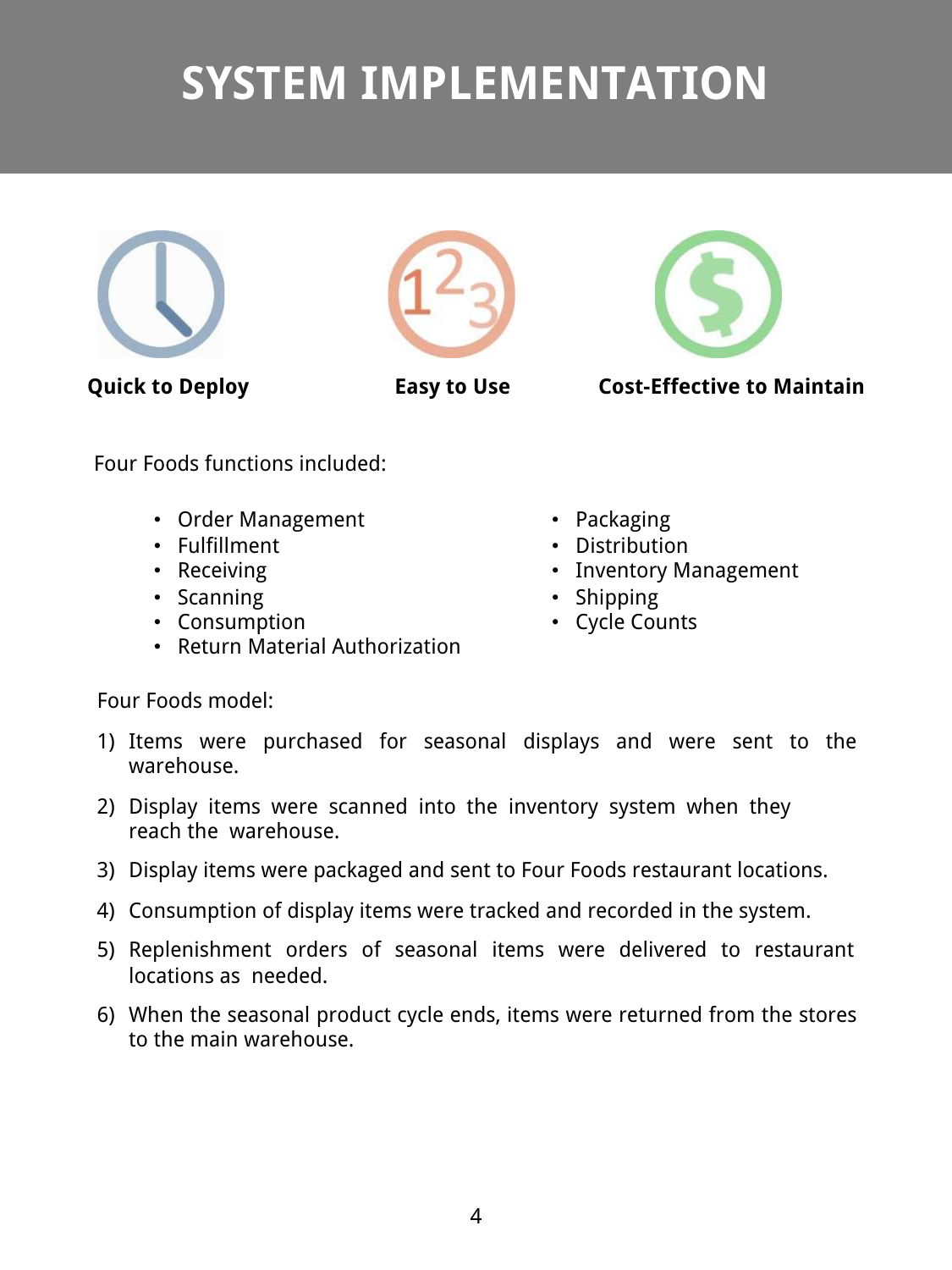### **BENEFITS**



The implementation of Clear Spider at Four Foods was a complete success.

Thanks to Clear Spider, Four Foods achieved total visibility of their inventory at any stage of the supply chain. This immediate visibility led to an exponentially more efficient execution of business which, in turn, led to improved client relations and retention. Four Foods saved on inventory costs of mismanaged inventory, such as the reduction of obsolete inventory, expedited delivery costs, reducing overstocks and stock shortages.

Among the many benefits derived by Four Foods Group through the use of Clear Spider's tailored inventory management solution were:

- Increased sales
- Transparency into inventory levels
- Decreased obsolete inventory
- Eliminate inventory shortages
- Reduce obsolete inventory after seasonal periods
- Decrease inventory expenses
- Improve customer relationships